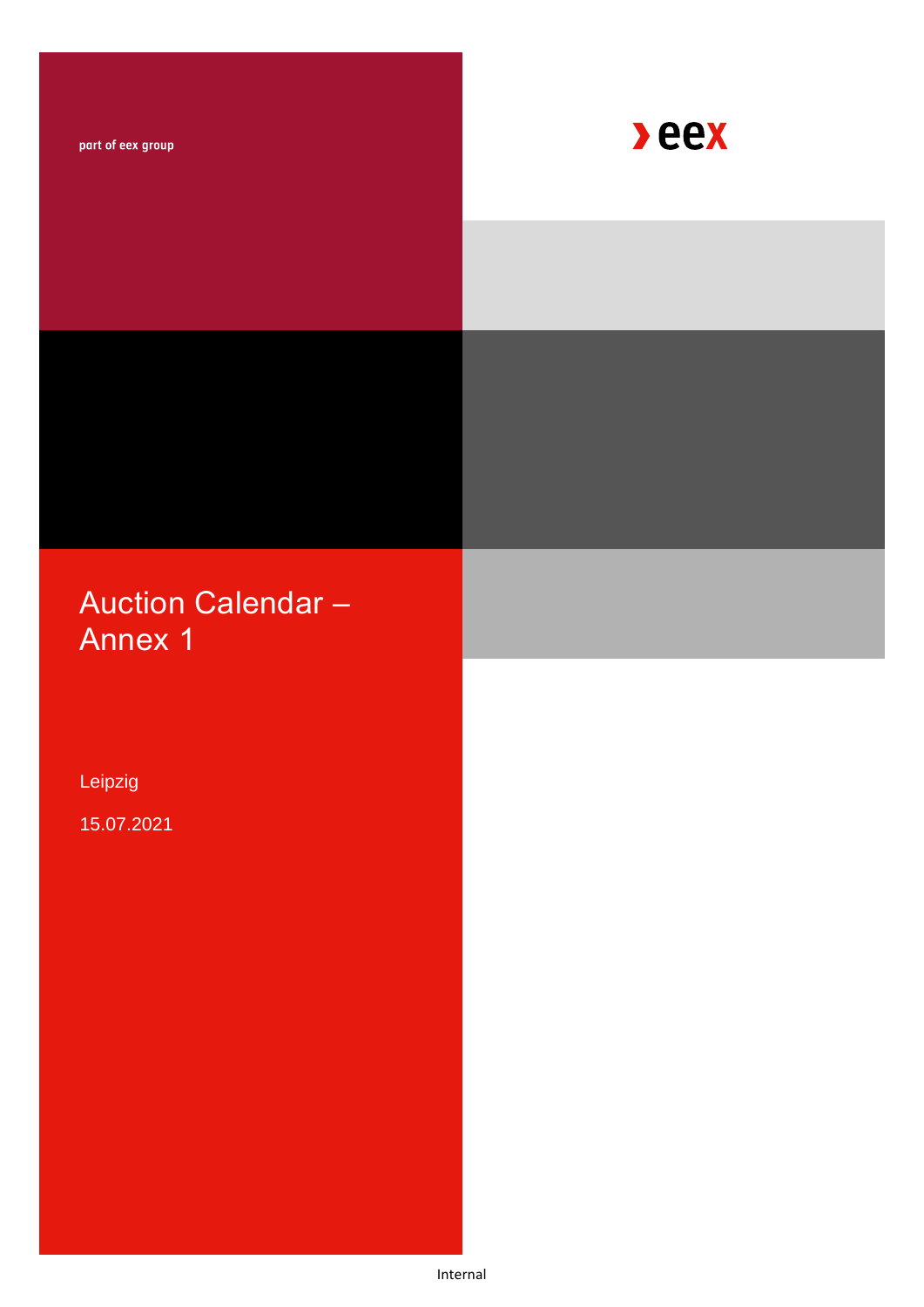## **ANNEX 1 - Adjustments to the auction calendar**

The following conditions provide for adjusting the volumes of individual auctions for the common auction platform appointed pursuant to Article 26(1) of Regulation (EU) No 1031/2010 (the Auctioning Regulation) (CAP3):

#### **1. Arrangements with auctioneers**

Pursuant to Article 22(5) of the Auctioning Regulation, allowances to be auctioned on behalf of a Member State shall be withheld from the auctions whenever that Member State does not have in place a duly appointed auctioneer or whenever the arrangements referred to in paragraph 2 of the same Article are not concluded or in force. Withheld allowances will be auctioned as soon as practicable after the appointment and arrangements are in force, and distributed over the next auctions, taking into consideration the requirement of even distribution of volumes pursuant to Article 8(5) of the Auctioning Regulation and the time necessary for communicating the adjustment to the market. .

#### **2. EEA-EFTA States**<sup>1</sup>

The auction calendar does include volumes to be auctioned for EEA-EFTA States.

#### **3. Innovation Fund**<sup>2</sup>

The auction calendar does include volumes to be auctioned for the Innovation Fund.

#### **4. Modernisation Fund**<sup>3</sup>

The auction calendar does include volumes to be auctioned for the Modernisation Fund.

#### **5. Contract with Poland**

EEX auctions on behalf of Poland in the absence of an "opt-out auction platform" appointed by Poland pursuant to Article 30(1) of the Auctioning Regulation and listed in the Annex to the Auctioning Regulation pursuant to Article 30(7) of that Regulation.

Such appointments and listing may, however, enter into force before the end of the year. In case another auction platform would take over from EEX, it has to determine its own auction calendar for the remaining volume of the year. It would not be bound by EEX's auction calendar.

#### **6. Cancellation of auctions**

In case one or more auctions were cancelled according to Article 7(5) (i.e. the total volume of bids falls short of the total volume of auctioned allowances), Article 7(6) (i.e. the auction clearing price is significantly under the price on the secondary market) or Article 9 (i.e. other circumstances preventing the conduct of the auctions) of the Auctioning Regulation, the combined volume must be distributed in accordance with Article 7(8) and Article 9 of the Auctioning Regulation, namely:

a. In case of general allowances, the number of auctions over which the combined volume to be auctioned must be distributed shall equal four times the number of auctions that were cancelled.

<sup>1</sup> State that is a member of the European Free Trade Association (hereafter "EFTA") that forms part o*f* the European Economic Area (hereafter "EEA"), i.e. Iceland, Liechtenstein and Norway.

<sup>2</sup> [https://ec.europa.eu/clima/policies/innovation-fund\\_en](https://ec.europa.eu/clima/policies/innovation-fund_en)

<sup>3</sup> [https://ec.europa.eu/clima/policies/budget/modernisation-fund\\_en](https://ec.europa.eu/clima/policies/budget/modernisation-fund_en)